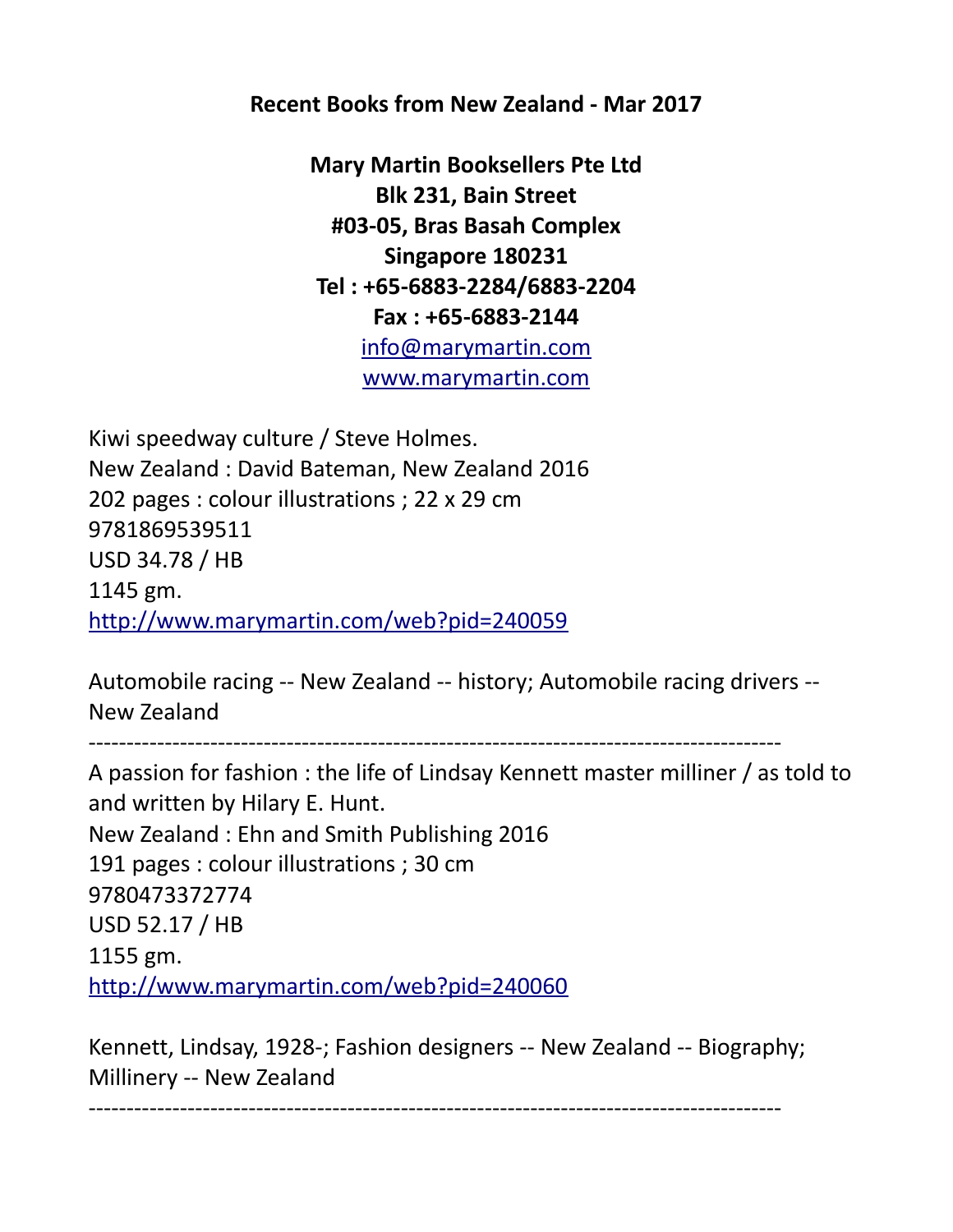Havana Coffee Works / Geoff Marsland & Tom Scott New Zealand : Phantom House Books, New Zealand 2016 17g pages 9780987666772 USD 43.48 / HB 1020 gm. <http://www.marymartin.com/web?pid=240061>

Coffee - New Zealand, Geoff Marsland

-------------------------------------------------------------------------------------------

Snark : being a true history of the expedition that discovered the Snark and the Jabberwock ... and its tragic aftermath / David Elliot after Lewis Carroll. New Zealand : Otago University Press, New Zealand 2016 219 pages : colour illustrations ; 30 cm 9781877578946 USD 52.17 / HB 1390 gm. <http://www.marymartin.com/web?pid=240062>

Fantasy fiction; Action and adventure fiction; New Zealand fiction -- 21st century

-------------------------------------------------------------------------------------------

Southern transformation : searching for success in South Auckland / Bernadine Vester.

New Zealand : Victoria University Press, New Zealand 2016

9781776560967 USD 34.78 / PB 595 gm. <http://www.marymartin.com/web?pid=240063>

Community and school -- Auckland -- New Zealand

The name on the door is not mine : stories new & selected / C.K. Stead

-------------------------------------------------------------------------------------------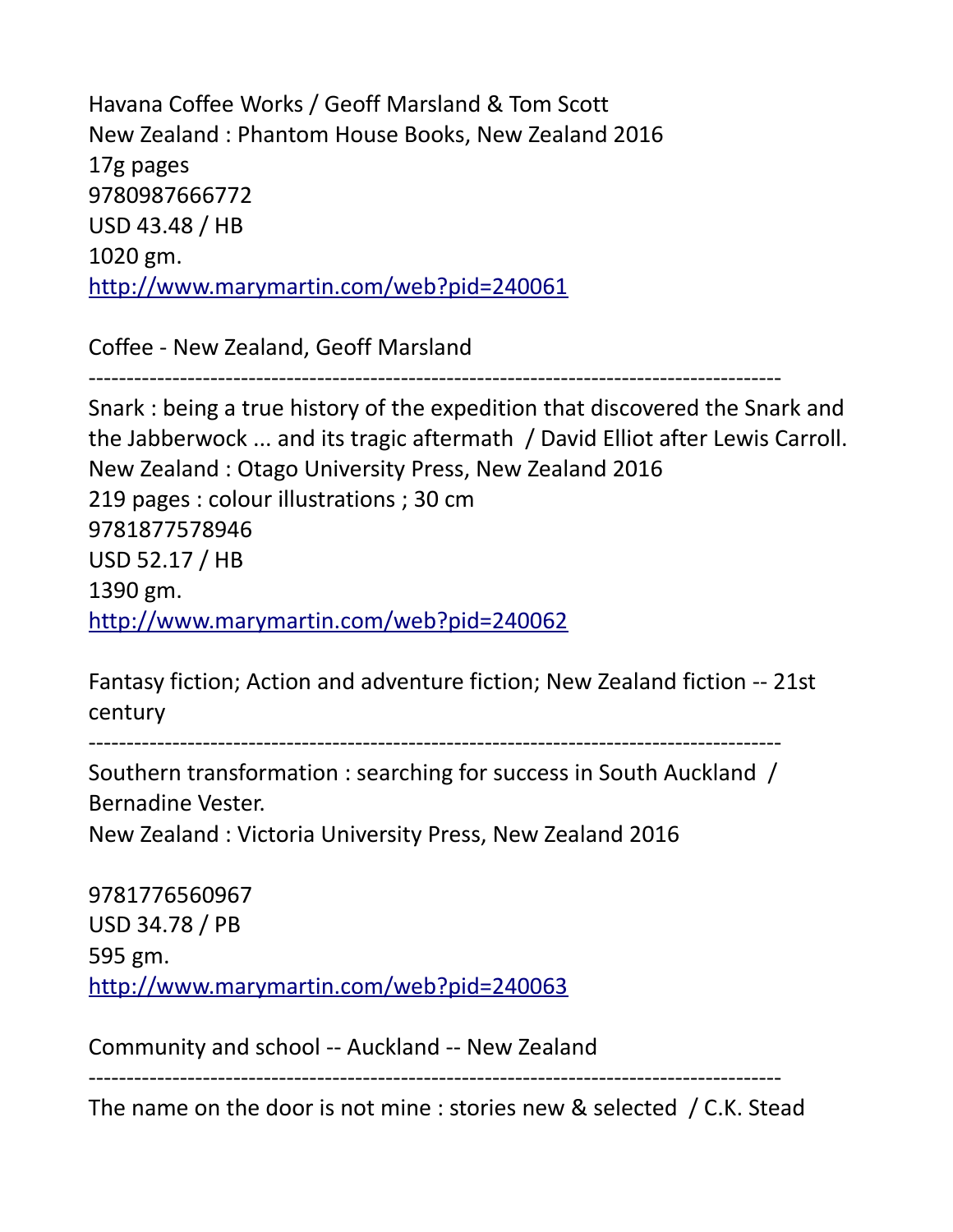New Zealand : Allen & Unwin,New Zealand 2016 302 pages ; 24 cm 9781877505812 USD 32.17 / PB 395 gm. <http://www.marymartin.com/web?pid=240064>

Short stories, New Zealand

-------------------------------------------------------------------------------------------

After the Treaty : the settler state, race relations and the exercise of power in colonial New Zealand : essays in honour of Ian McLean Wards / edited by Brad Patterson, Richard S. Hill & Kathryn Patterson. New Zealand : Steele Roberts Aotearoa,New Zealand 2016 356 pages : colour illustrations ; 24 cm 9780947493158 USD 34.78 / PB 820 gm. <http://www.marymartin.com/web?pid=240065>

Maori (New Zealand people) -- Government relations -- History; Maori (New Zealand people) -- Politics and government -- 20th century; Mana whakahaere; Tino rangatiratanga; New Zealand -- History; Treaty of Waitangi (1840 February 6)

-------------------------------------------------------------------------------------------

Rolling with the punchlines : a memoir / Urzila Carlson. New Zealand : Allen & Unwin,New Zealand 2016 256 pages : illustrations ; 24 cm 9781877505638 USD 28.70 / PB 335 gm. <http://www.marymartin.com/web?pid=240066>

Carlson, Urzila, 1976-; Comedians -- New Zealand -- Biography; Comedians -- South Africa -- Biography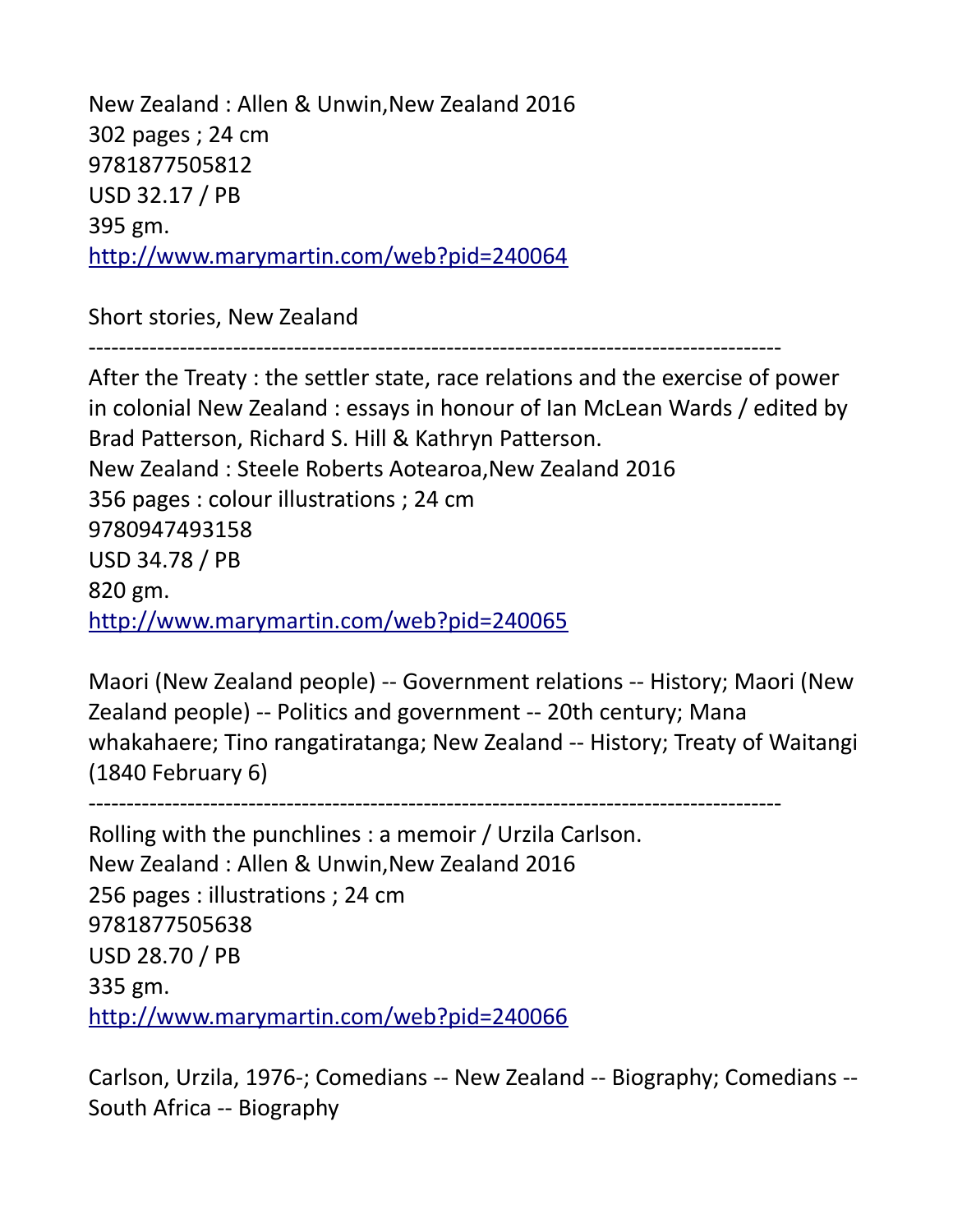-------------------------------------------------------------------------------------------

We the ones. / Julie Helean New Zealand : Julie Helean 2016 285 pages : illustration ; 24 cm 9780473366636 USD 30.43 / PB 370 gm. <http://www.marymartin.com/web?pid=240067>

Mautohe; Pakiwaitara; New Zealand fiction -- 21st century; Political fiction

-------------------------------------------------------------------------------------------

My throne, a cockpit / Owen Donald Williamson New Zealand : David Bateman, New Zealand 2016 256 pages, 16 unnumbered pages of plates : illustrations (some colour) ; 24 cm 9781869539559 USD 34.78 / PB 525 gm. <http://www.marymartin.com/web?pid=240071>

Air pilots -- New Zealand -- Central Otago District -- Anecdotes; Aerial fertilizing -- New Zealand -- Central Otago District -- Anecdotes

```
-------------------------------------------------------------------------------------------
```
Truth and beauty : verse biography in Canada, Australia and New Zealand / edited by Anna Jackson, Helen Rickerby, and Angelina Sbroma. New Zealand : Victoria University Press, New Zealand 2016 250 pages ; 23 cm 9781776560974 USD 30.43 / PB 480 gm. <http://www.marymartin.com/web?pid=240075>

Biographical poetry -- History and criticism; New Zealand essays -- 21st century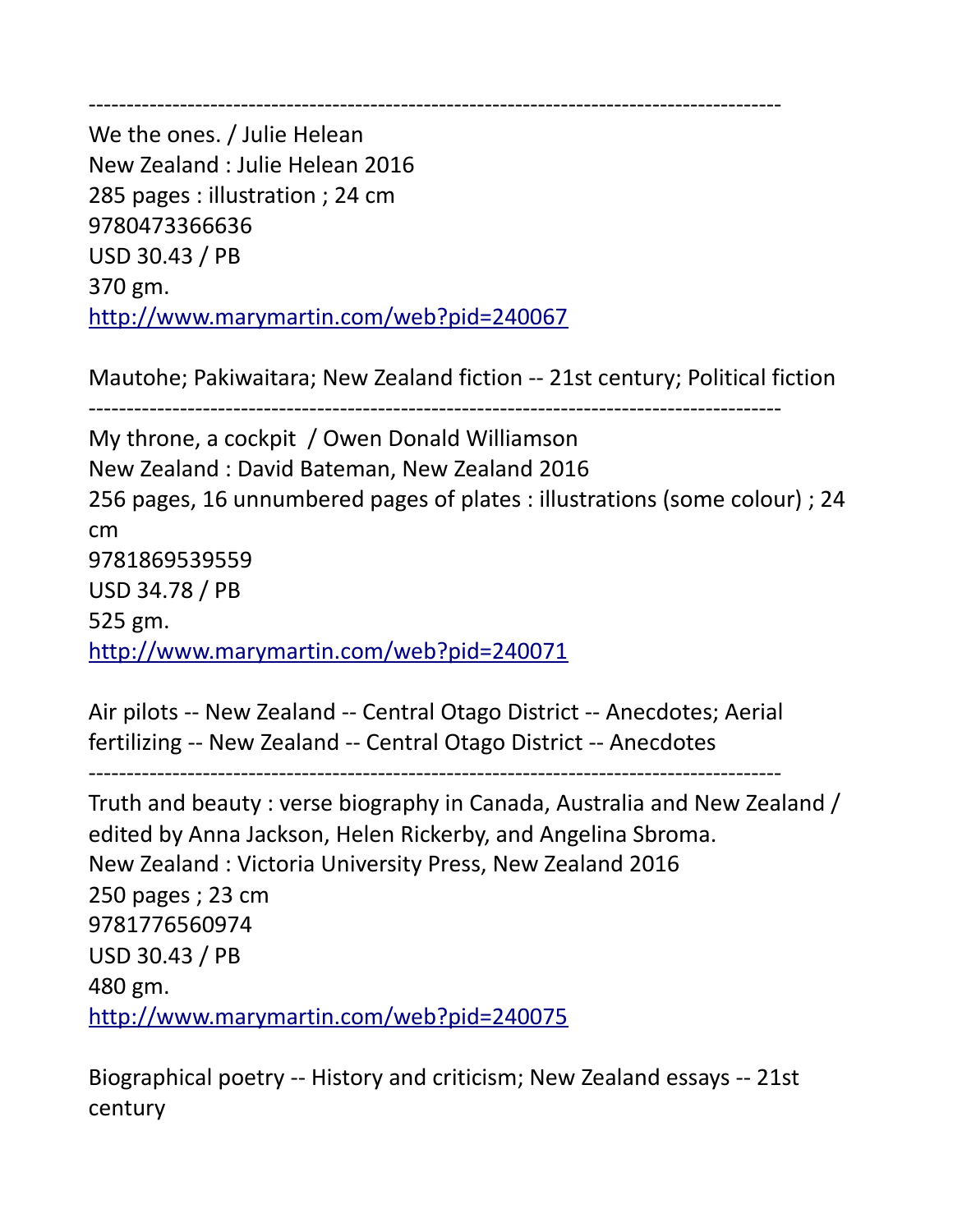------------------------------------------------------------------------------------------- Māori Television : the first ten years / Jo Smith New Zealand : Auckland University Press, New Zealand 2016 viii, 188 pages : illustrations (some colour) ; 23 cm 9781869408572 USD 39.13 / PB 335 gm. <http://www.marymartin.com/web?pid=240078>

New Zealand. Māori Television; Ethnic television broadcasting -- New Zealand; Indigenous peoples and mass media -- New Zealand; Mass media and culture -- New Zealand; Maori (New Zealand people) -- Social life and customs -- 21st century; Pouaka whakaata; Rārangi pouaka whakaata; Whakawhitiwhitinga kōrero; Reo Māori; Ao pāpāho; Pāpāho

-------------------------------------------------------------------------------------------

The second phase / Sione Faumuina. New Zealand : Sione Faumuina 2016 159 pages : colour illustrations ; 23 cm 9780473370664 USD 26.09 / PB 335 gm. <http://www.marymartin.com/web?pid=240079>

Faumuina, Sione, 1981-; Rugby league football players -- New Zealand -- Biography; Rugby League football players -- Australia -- Biography; Recovering alcoholics -- New Zealand -- Biography; Recovering alcoholics -- Australia -- Biography

-------------------------------------------------------------------------------------------

New Zealand jazz life / Norman Meehan, Tony Whincup. New Zealand : Victoria University Press, New Zealand 2016 238 pages : colour illustrations ; 22 cm 9781776560929 USD 34.78 / PB 380 gm.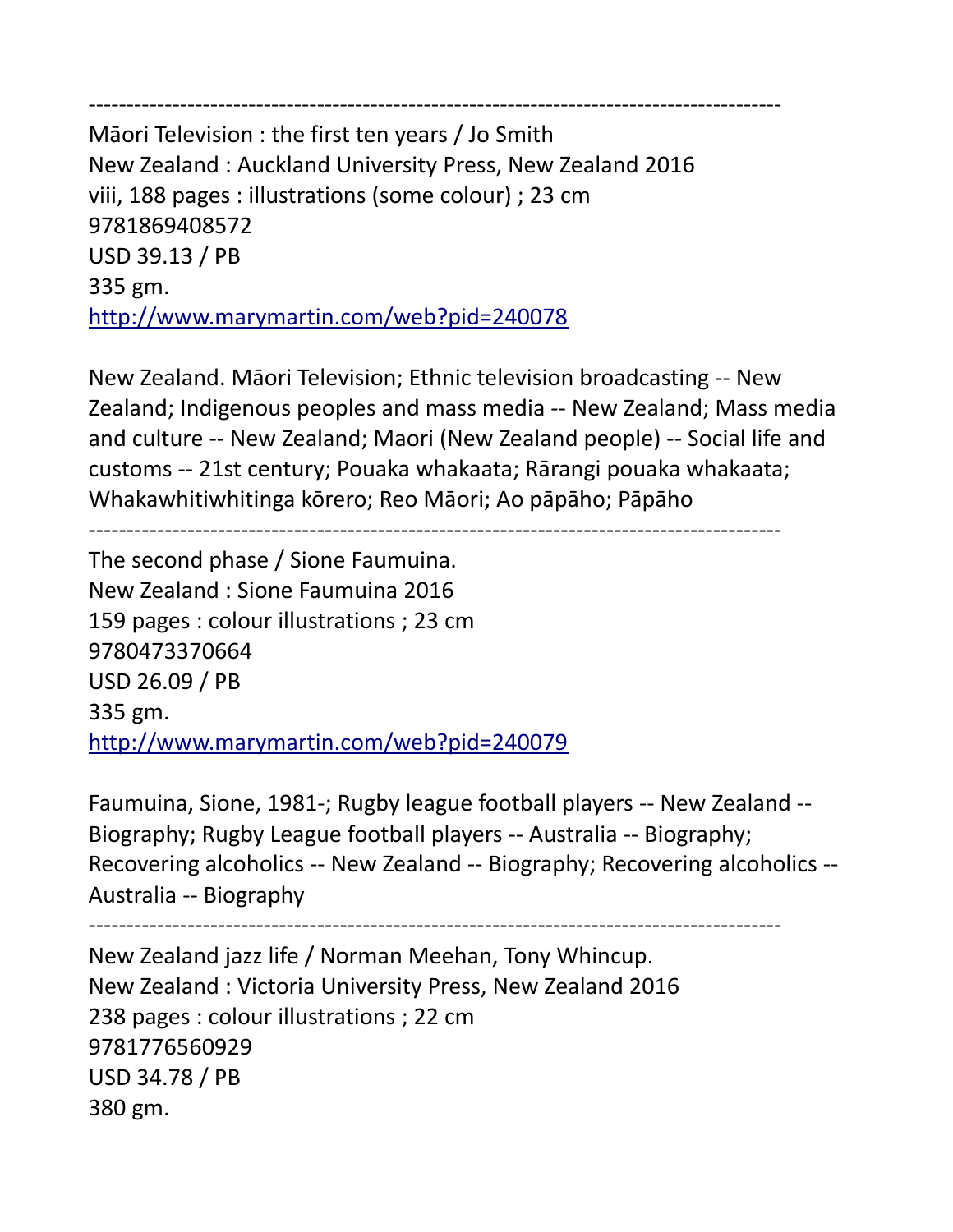## <http://www.marymartin.com/web?pid=240081>

Jazz musicians -- New Zealand; Jazz -- New Zealand; Jazz musicians -- New Zealand -- Interviews

-------------------------------------------------------------------------------------------

Te toki me te whao : the story and use of Māori tools / Clive Fugill. New Zealand : Oratia Books, New Zealand 2016 150 pages, 8 unnumbered pages of plates : illustrations, maps ; 25 cm 9780947506131 USD 34.78 / PB 385 gm. <http://www.marymartin.com/web?pid=240083>

Maori (New Zealand people) -- Implements; Maori (New Zealand people) -- Implements -- History; Maori (New Zealand people) -- Material culture; Carving (Decorative arts); Te Ao Tāwhito; Tā; Toki; Taputapu; Tikanga; Taonga; Hangarau; Waka toi

-------------------------------------------------------------------------------------------

Tell you what : great New Zealand nonfiction 2017 / edited by Susanna Andrew & Jolisa Gracewood. New Zealand : Auckland University Press, New Zealand 2016 268 pages : illustrations ; 20 cm 9781869408602 USD 26.09 / PB 310 gm. <http://www.marymartin.com/web?pid=240228>

Popular culture -- New Zealand; Popular culture; New Zealand -- Social life and customs -- 21st century; New Zealand -- Politics and government -- 21st century

-------------------------------------------------------------------------------------------

This Explains Everything / Richard von Sturmer New Zealand : Atanui Press 2016 New Zealand, Memoirs, Anecdotes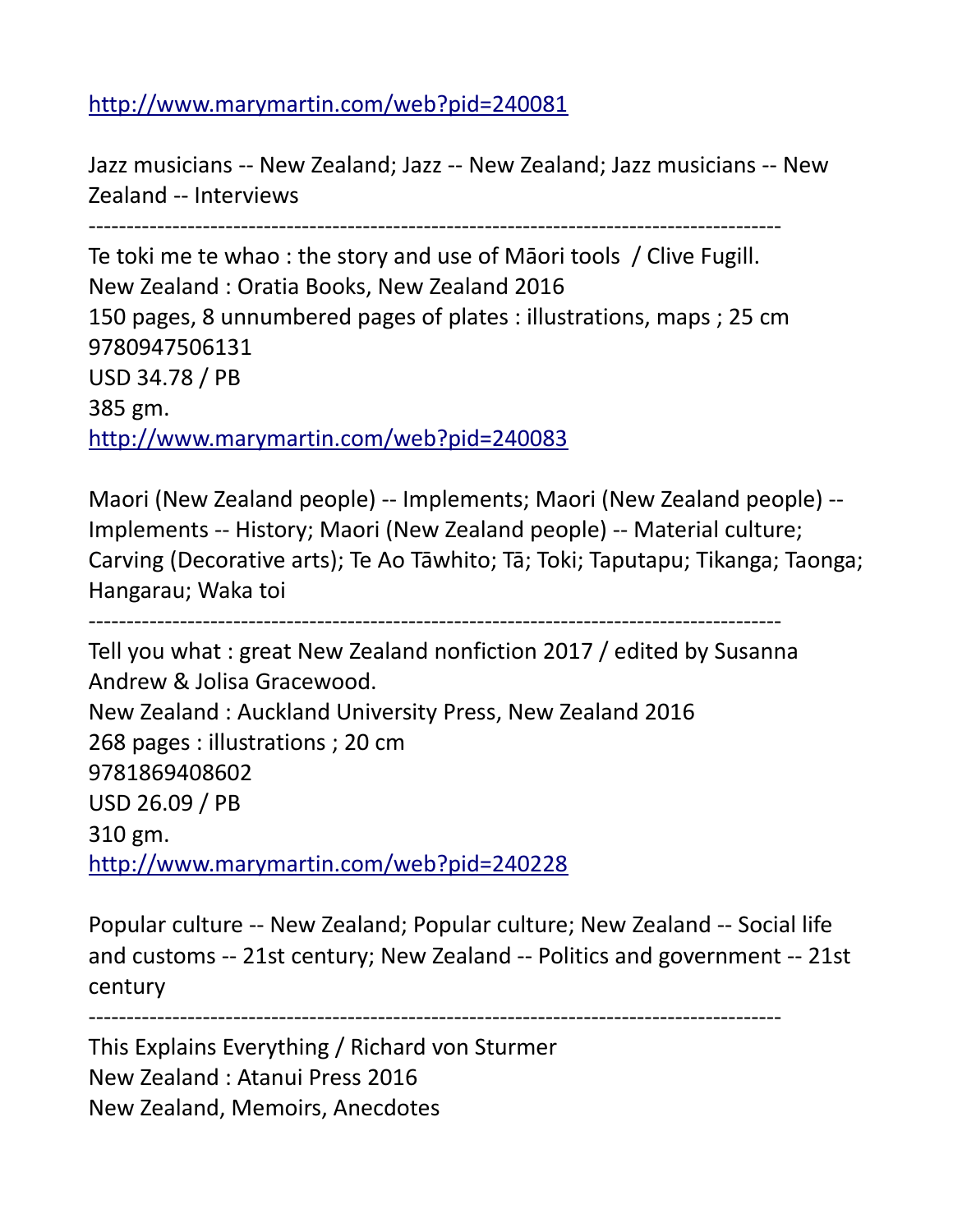9780994137609 USD 26.09 / PB 250 gm. <http://www.marymartin.com/web?pid=240229>

------------------------------------------------------------------------------------------- An unfinished portrait / Miriam Frank. New Zealand : Minerva Productions Limited 2016 153 pages : illustrations (some colour) ; 22 cm 9780473377762 USD 34.78 / PB 250 gm. <http://www.marymartin.com/web?pid=240230>

Frank, Miriam, 1936- -- Childhood and youth; Frank, Miriam, 1936-; Frank, Käte, 1907-1984; Mothers and daughters; Jews, Spanish -- Biography; Jews, German -- Biography; Immigrants -- New Zealand -- Biography; Jews -- New Zealand -- Biography

-------------------------------------------------------------------------------------------

The unexpected greenness of trees : poems from the Caselberg Trusts International Poetry Competition, 2011-2016 / editors Alan Roddick & Claire Beynon. New Zealand : Caselberg Press 2016 113 pages ; 21 cm 9780473369569 USD 26.09 / PB 210 gm. <http://www.marymartin.com/web?pid=240231>

New Zealand poetry -- 21st century

-------------------------------------------------------------------------------------------

Shift / Alison Quigan; Vivienne Plumb; Lynda Chanwai-Earle 1965- New Zealand : Playmarket, New Zealand 2016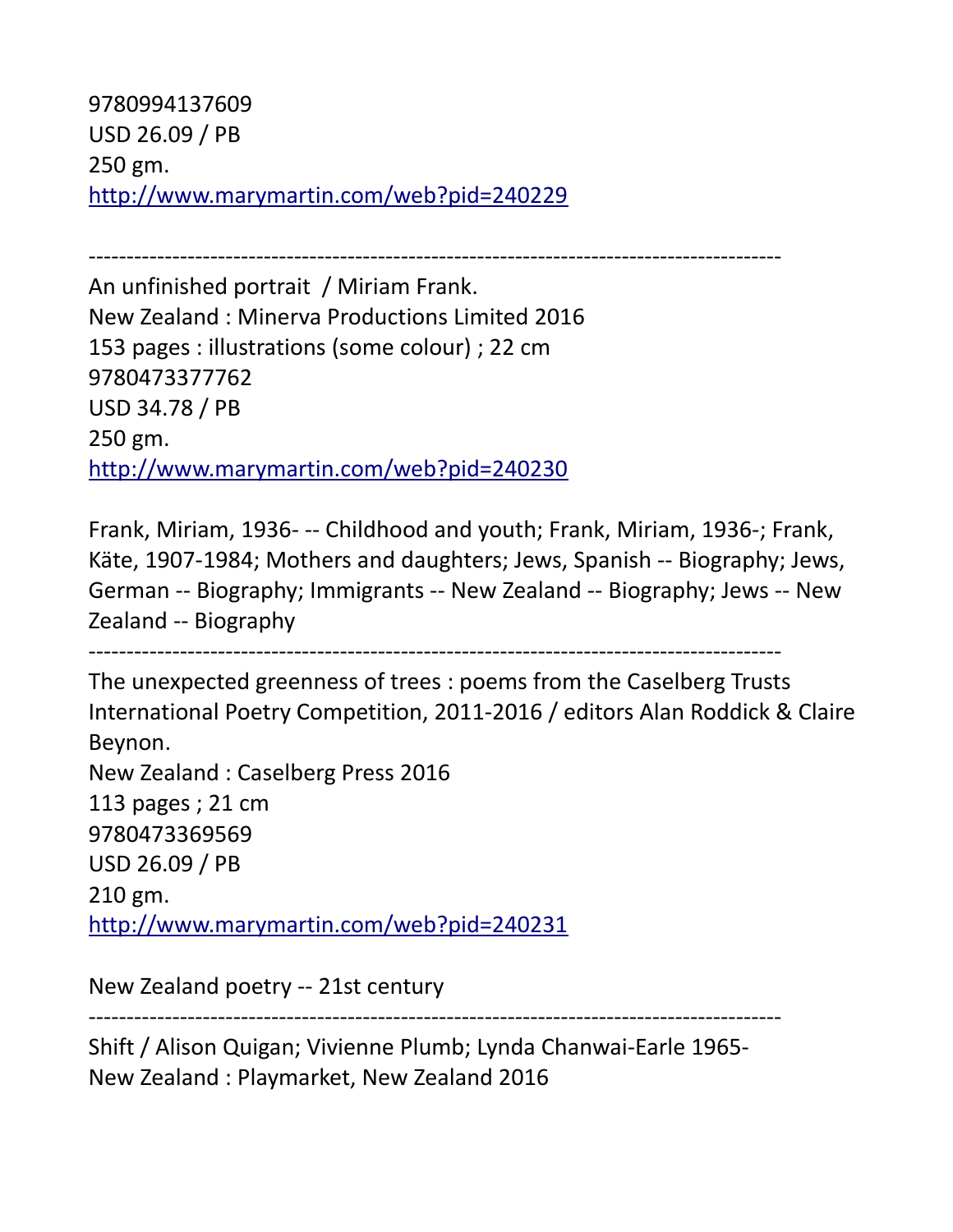9780908607617 USD 30.43 / PB 345 gm. <http://www.marymartin.com/web?pid=240232>

New Zealand drama -- 21st century

-------------------------------------------------------------------------------------------

A striking truth / Helen McNeil. New Zealand : Cloud Ink 2016 263 pages ; 20 cm 9780473367824 USD 24.35 / PB 305 gm. <http://www.marymartin.com/web?pid=240233>

New Zealand fiction -- 21st century

-------------------------------------------------------------------------------------------

Northern rock light : short stories / by Justin Eade. New Zealand : Rangitawa Publishing, New Zealand 2016 153 pages ; 23 cm 9780994138224 USD 32.17 / PB 245 gm. <http://www.marymartin.com/web?pid=240234>

Short stories, New Zealand

-------------------------------------------------------------------------------------------

New treaty, new tradition : reconciling New Zealand and Māori law / Carwyn Jones. New Zealand : Victoria University Press, New Zealand 2016 xix, 211 pages ; 23 cm 9781776561100 USD 43.48 / PB 435 gm.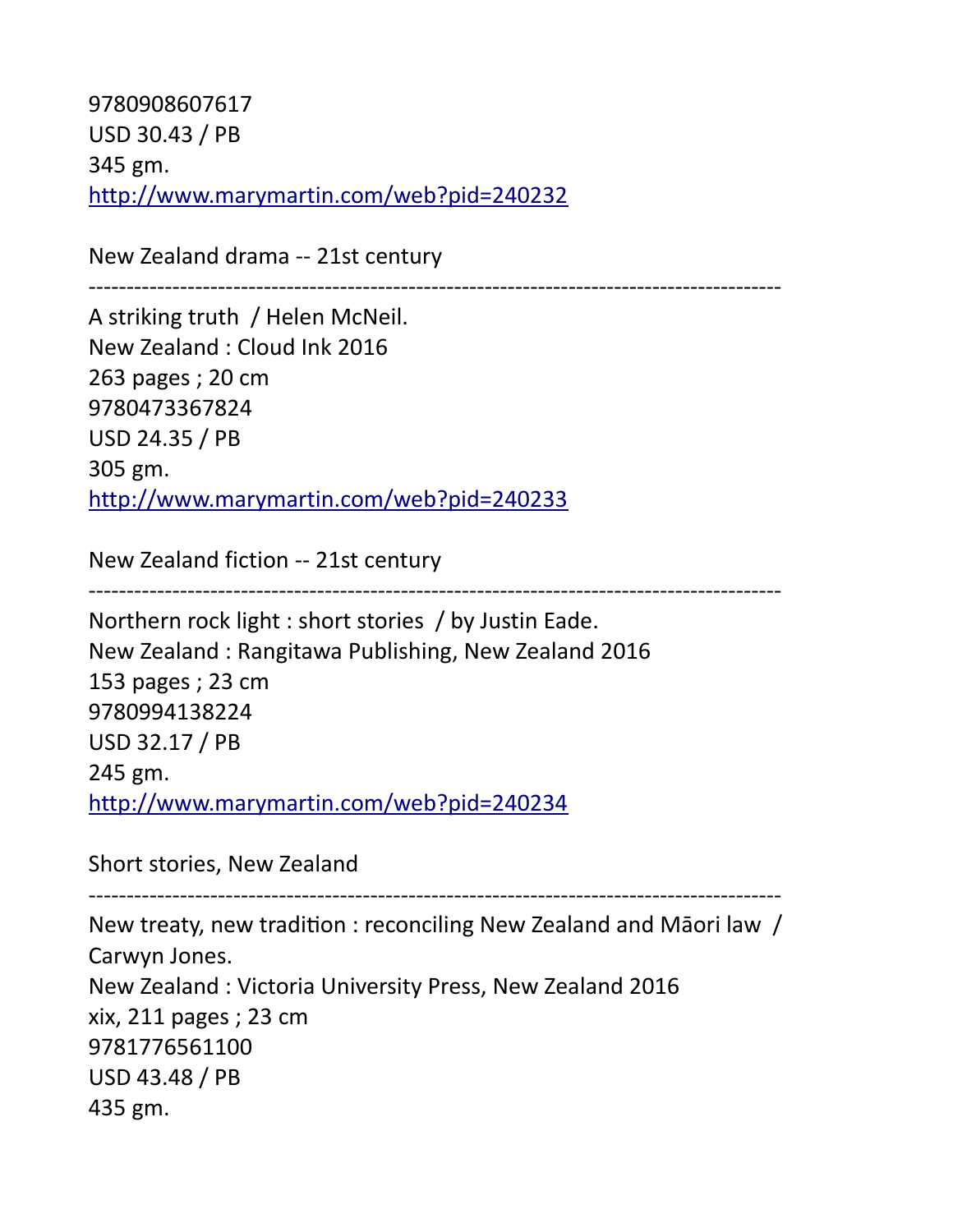<http://www.marymartin.com/web?pid=240235>

Maori

 (New Zealand people) -- Land tenure; Land tenure (Maori law); Maori (New Zealand people) -- Claims; Maori (New Zealand people) -- Legal status, laws, etc; Reconciliation (Law) -- New Zealand; Postcolonialism -- New Zealand; Ture whenua; Mana whenua; Tikanga; Kerēme (Tiriti o Waitangi); Tiriti o Waitangi; Tua taipūwhenuatanga; Whakatau take; Tino rangatiratanga; Treaty of Waitangi (1840 February 6)

```
-------------------------------------------------------------------------------------------
Double-edged sword : the Simonne Butler story / Simonne Butler with
```
Andra Jenkin. New Zealand : Mary Egan Publishing, New Zealand 2016 317 pages : colour illustrations ; 24 cm 9780473364359 USD 33.04 / PB 520 gm. <http://www.marymartin.com/web?pid=240236>

Butler, Simonne, 1975-; Abused women -- New Zealand -- Biography; Abused women -- New Zealand -- Psychological aspects

-------------------------------------------------------------------------------------------

BATS plays / Ken Duncum & Rebecca Rodden. New Zealand : Victoria University Press, New Zealand 2016 382 pages : illustrations ; 21 cm 9781776560899 USD 30.43 / PB 590 gm. <http://www.marymartin.com/web?pid=240237>

Duncum, Ken, 1959-; Rodden, Rebecca; BATS Theatre; New Zealand drama -- 20th century; Theater -- New Zealand -- Wellington

-------------------------------------------------------------------------------------------

The Rangitawa Collection / Edited by Jill Darragh